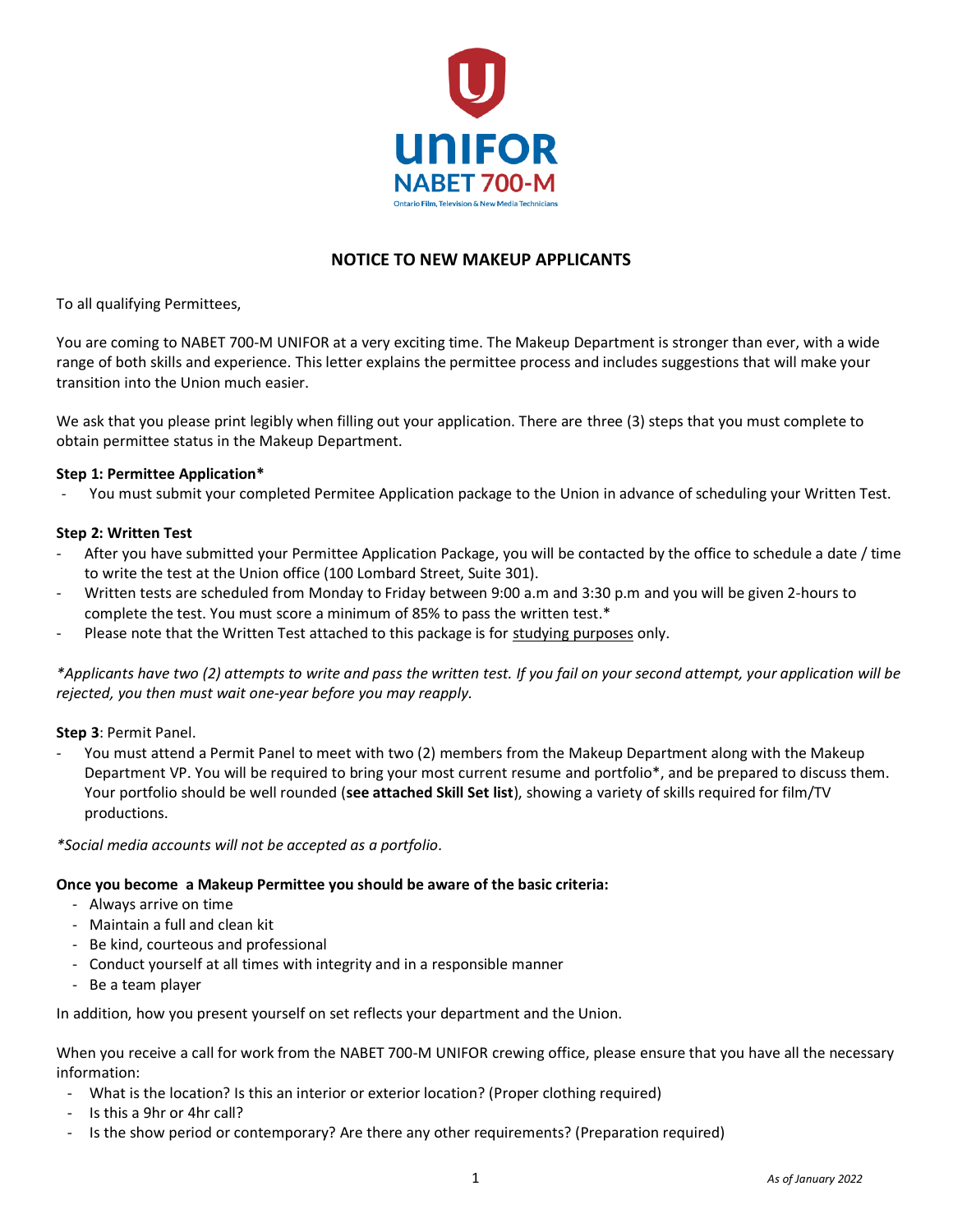- What is the production office phone number? You will need to call and ask to be put on the email list to receive the call sheets.

If crewing is missing this pertinent information, you can call the production office and leave a message for the Head of Makeup Department and they will return your call. Sometimes the Department Head will let crewing know to give out their number. You may call/text the Head of the Department, **BUT** understand that they have limited time available when on set and as such keep your questions direct and to the point.

The NABET 700-M UNIFOR Makeup Department realizes that you are in a training position. However, to maintain the expected level of professionalism you should be up-to-date on current products and techniques. The Makeup Department Head is there to guide you, to answer questions, and to support their department. If you have any questions pertaining to the contract or rate of pay, please direct these questions to the Department Head.

NABET 700-M UNIFOR's Makeup Department welcomes you and hopes that this will be a positive experience for you.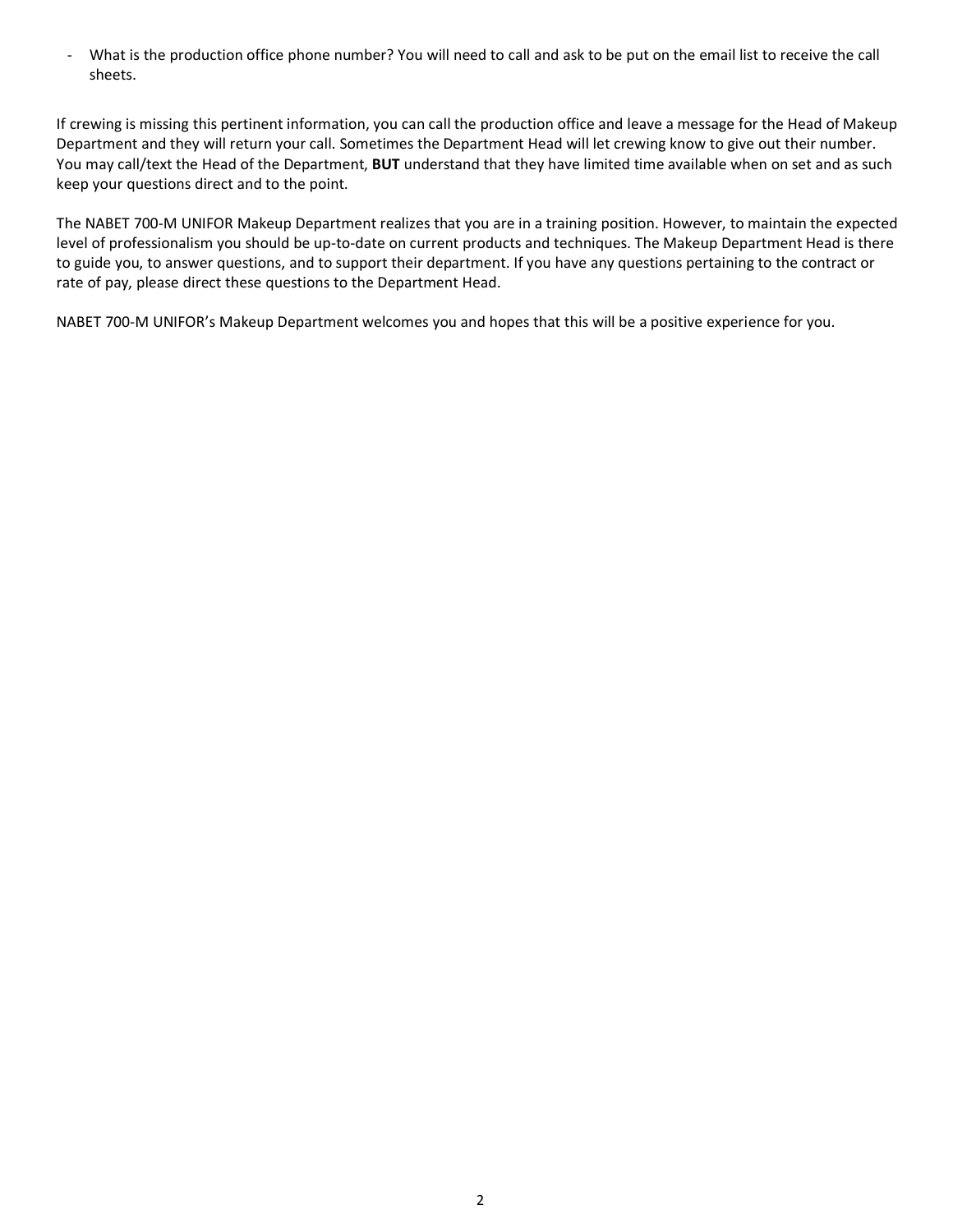# **MAKEUP DEPARTMENT SKILL SET LIST**

# **Your combined training, work experience, and portfolio should demonstrate the skills listed below. You will be required to include at least one photo example of each skill in your portfolio.**

Please check off the skills you possess:

- $\Box$  Corrective and natural makeup (men and women)
- $\Box$  Glamour makeup
- $\Box$  Period makeup (any period/era)
- $\Box$  Facial hair (grooming, hand laid application, stubble application and ventilated pieces application)
- $\square$  Tattoo application
- $\Box$  Tattoo coverup
- $\Box$  "Bondo Transfer" application and colouration
- $\Box$  Bald cap application and colourization (applicants' choice of bald cap type)
- $\Box$  Age with stretch and stipple
- $\Box$  Age with paint
- $\Box$  Airbrush (1) Corrective, beauty and fantasy

## **Out of Kit Makeup Effects**:

- $\Box$  Scrapes and scratches
- $\Box$  Wound (cut) construction
- $\Box$  Bullet hole construction
- $\square$  Burned skin
- $\Box$  Scar
- $\square$  Stitches
- $\Box$  Black (bruised) eye
- $\Box$  Fresh and aged blood dressing
- $\Box$  Varied dirt applications

# **SPECIAL MAKEUP EFFECTS (Prosthetics)** \*if applicable

- $\Box$  Airbrush (2) 3D painting and/or prosthetic beyond corrective (fantasy and/or character)
- $\Box$  Foam latex application and colourization
- $\square$  Gelatine application and colourization (must be larger than 2" in length)
- $\square$  Encapsulated silicone appliance (application and colourization)
- $\Box$  "Bondo transfer" application and colourization (must be bigger than 4" in length)
- $\Box$  Creature or Character using prosthetic application and colourization
- $\Box$  Trauma prosthetic makeup application and colourization involving blood tubing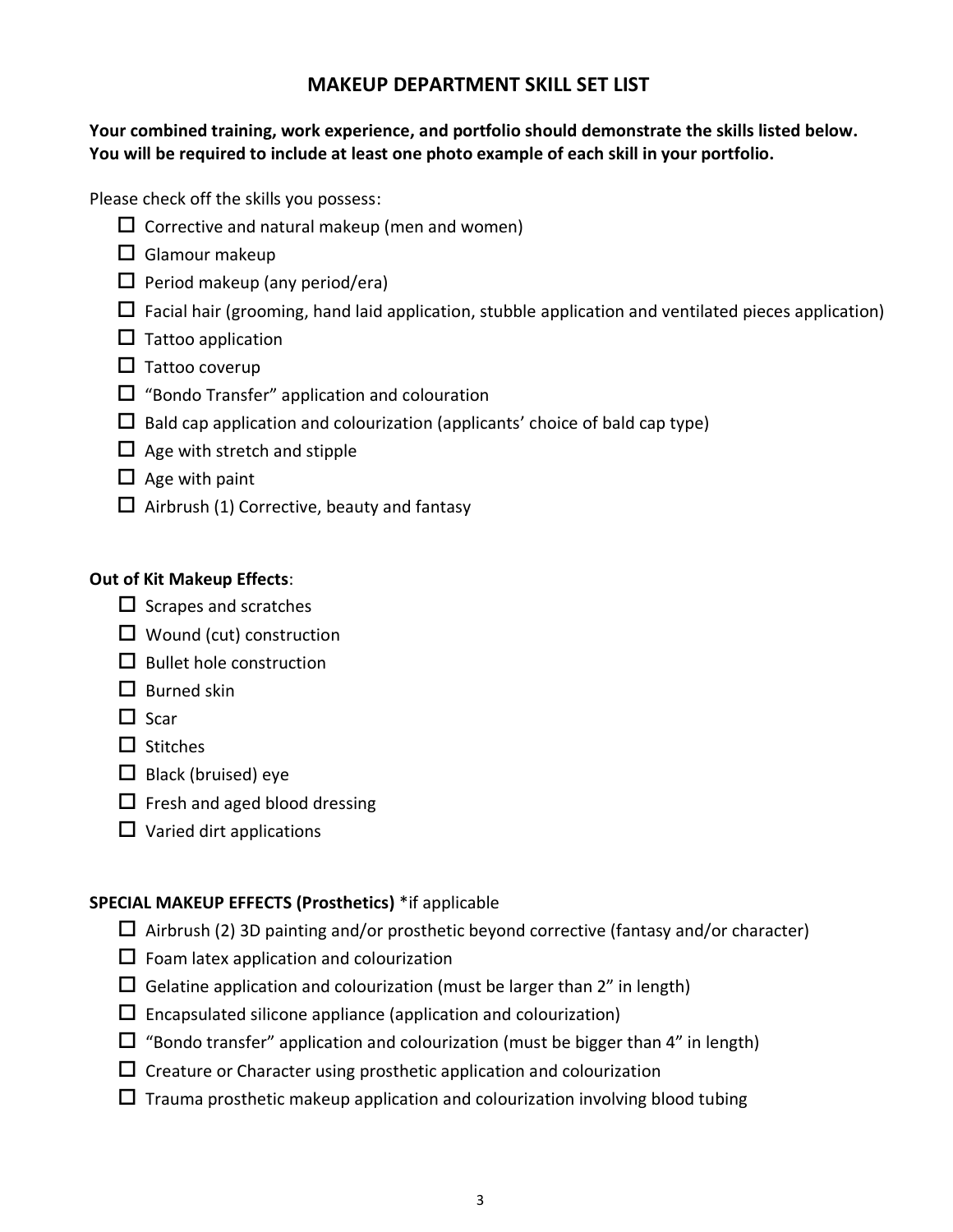# **MAKEUP DEPARTMENT KIT REQUIREMENTS**

**(Applicants: Please keep this list for your records)**

Makeup must be professional quality, preferably from established brands (Mac, Makeup Forever, Naked Cosmetics, Kett, It Cosmetics, Cinema Secrets).

| <b>Tools &amp; Equipment</b> | Professional makeup brushes, palette and spatulas, tweezers, scissors, safety scissors,<br>cutting comb, eyelash curler, makeup pencil sharpener, nail grooming kit, hand mirror,<br>water mister, set bag, cape, hair dryer                                                                                                     |
|------------------------------|----------------------------------------------------------------------------------------------------------------------------------------------------------------------------------------------------------------------------------------------------------------------------------------------------------------------------------|
| <b>Expendables</b>           | Latex and non-latex sponges, variety of textured stipple sponges (red, orange, black fine<br>and course), sea sponge, cotton balls or pads, cotton swabs, powder puffs, disposable<br>mascara wands, straws, blotting papers, emery boards, wet wipes, tissue, toupee tape,<br>vinyl gloves (optional), flesh coloured ear plugs |
| <b>Products</b>              | Skin Care: Mineral spray, no rinse and waterproof makeup remover, eye makeup remover,<br>facial moisturizer and eye cream, facial toner, body moisturizer, hand cream, blemish<br>cream or gel.                                                                                                                                  |
|                              | Eye Care: Eye drops for red eyes, individual lubricating drops (contact lens safe), contact<br>lens solution and extra lens case, eye wash.                                                                                                                                                                                      |
|                              | Oral Care: Breath freshener or mints, tooth brush, tooth paste, dental floss and/or floss<br>sticks.                                                                                                                                                                                                                             |
|                              | Shave Care: Shave cream, after shave balm, styptic liquid or powder, disposable razors,<br>electric razor, beard trimmer.                                                                                                                                                                                                        |
|                              | First Aid: Anti-bacterial cream, liquid bandage 1% cortisone cream and/or Benadryl spray<br>(for allergic reactions), aloe vera gel (for skin irritations), band aids.                                                                                                                                                           |
|                              | Disinfectants: 70% alcohol, hand sanitizer, brush cleaner, razor disinfectant.                                                                                                                                                                                                                                                   |
|                              | Other: 99% alcohol, lash adhesive, makeup primer, mattifier, sunscreen, bug spray.                                                                                                                                                                                                                                               |
| Complexion                   | - Fluid foundations (HD compliant) in global skin tones                                                                                                                                                                                                                                                                          |
|                              | - Cream foundations (HD compliant) in global skin tones                                                                                                                                                                                                                                                                          |
|                              | - Mixing medium to create airbrush makeup from liquid foundation or thin cream<br>foundation                                                                                                                                                                                                                                     |
|                              | - Makeup that is suitable for body makeup in global skin tones                                                                                                                                                                                                                                                                   |
|                              | - Concealer in liquid and cream in global skin tones                                                                                                                                                                                                                                                                             |
|                              | - Correctors - red and blue neutralizer, beard cover                                                                                                                                                                                                                                                                             |
|                              | - Loose setting powder and pressed powder in no colour and ones suitable for Global skin<br>tones.                                                                                                                                                                                                                               |
|                              | - Matte bronzers (light and dark)                                                                                                                                                                                                                                                                                                |
|                              | - Hi - lighter (appropriate for global skin tones)                                                                                                                                                                                                                                                                               |
|                              | - Blush - a good assortment in cream and powder of both warm and cool colours suitable                                                                                                                                                                                                                                           |
|                              | for global skin tones                                                                                                                                                                                                                                                                                                            |
|                              | - Extreme coverage makeup for tattoo's, scars etc.                                                                                                                                                                                                                                                                               |
|                              | - Alcohol activated palettes in complexion and skin tones (global skin tones)                                                                                                                                                                                                                                                    |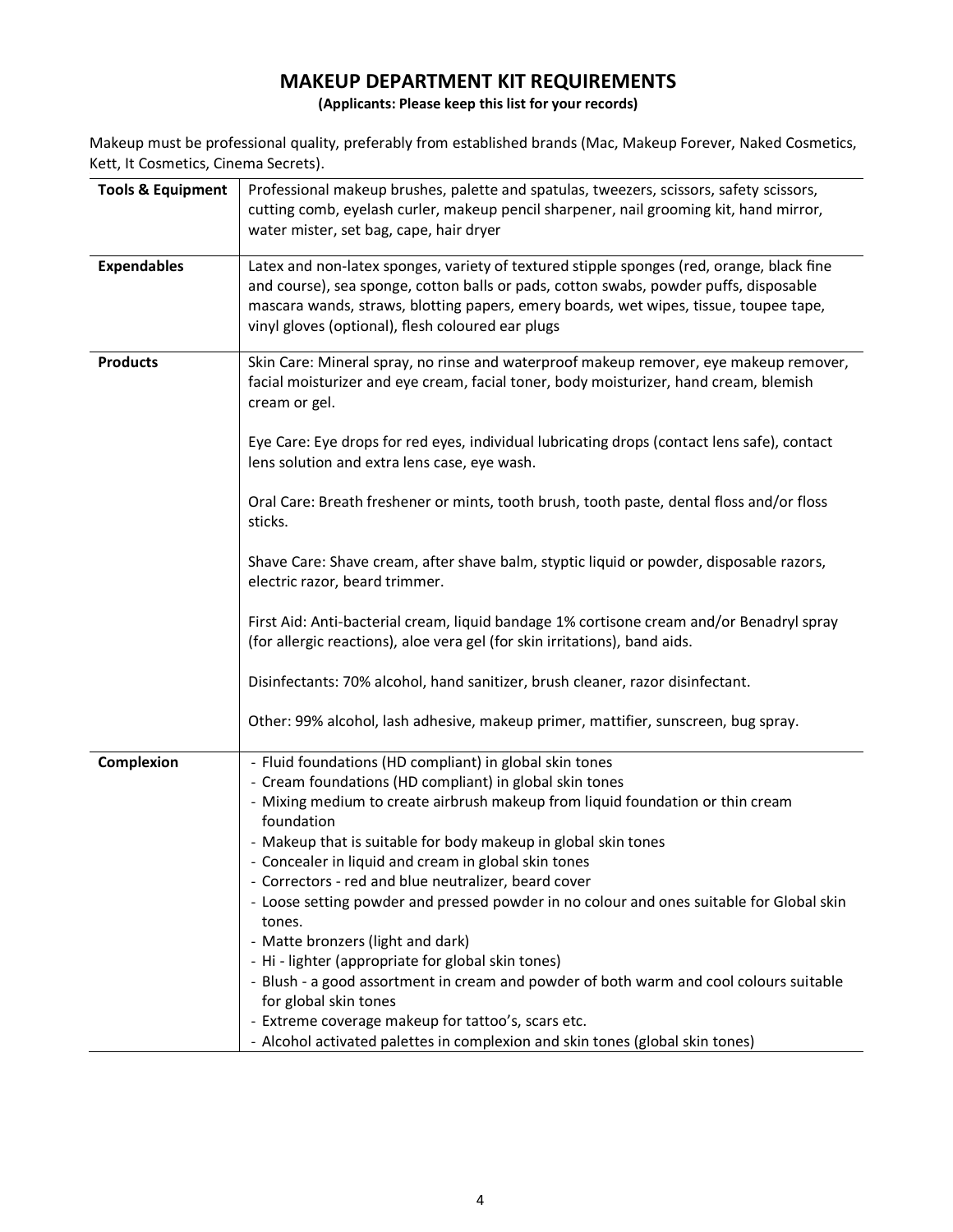| <b>Eye Makeup</b> | - Eye shadow - a range of colours to suit a variety of looks from corrective, beauty, fashion,<br>period or fantasy. Finishes should vary from mattes to frosts including dry cake, water<br>activated and cream colours<br>- Eye liners - in pencil and cake form. Natural colours (black, brown, grey), fashion, period<br>and fantasy colours<br>- Mascara - black and brown (regular and waterproof) and clear<br>- False eyelashes - strip and individual (black and brown)<br>- Brows - pencil, powder and alcohol activated palette (suitable for all hair colours) |
|-------------------|----------------------------------------------------------------------------------------------------------------------------------------------------------------------------------------------------------------------------------------------------------------------------------------------------------------------------------------------------------------------------------------------------------------------------------------------------------------------------------------------------------------------------------------------------------------------------|
| Lips              | - Lip stick - complimentary lip colours for natural, beauty, fashion and period accurate.<br>finishes should vary from stains, matte, frosts to gloss<br>- Lip gloss - a selection of tints including clear<br>- Lip liners - 3 nude colours suitable to define lips on global skin tones. A selection of<br>complimentary corresponding lip pencils<br>- Lip balm (demi-matte)                                                                                                                                                                                            |
| <b>Nails</b>      | Variety of polishes in clear, neutrals and fashion colours, nail polish remover                                                                                                                                                                                                                                                                                                                                                                                                                                                                                            |